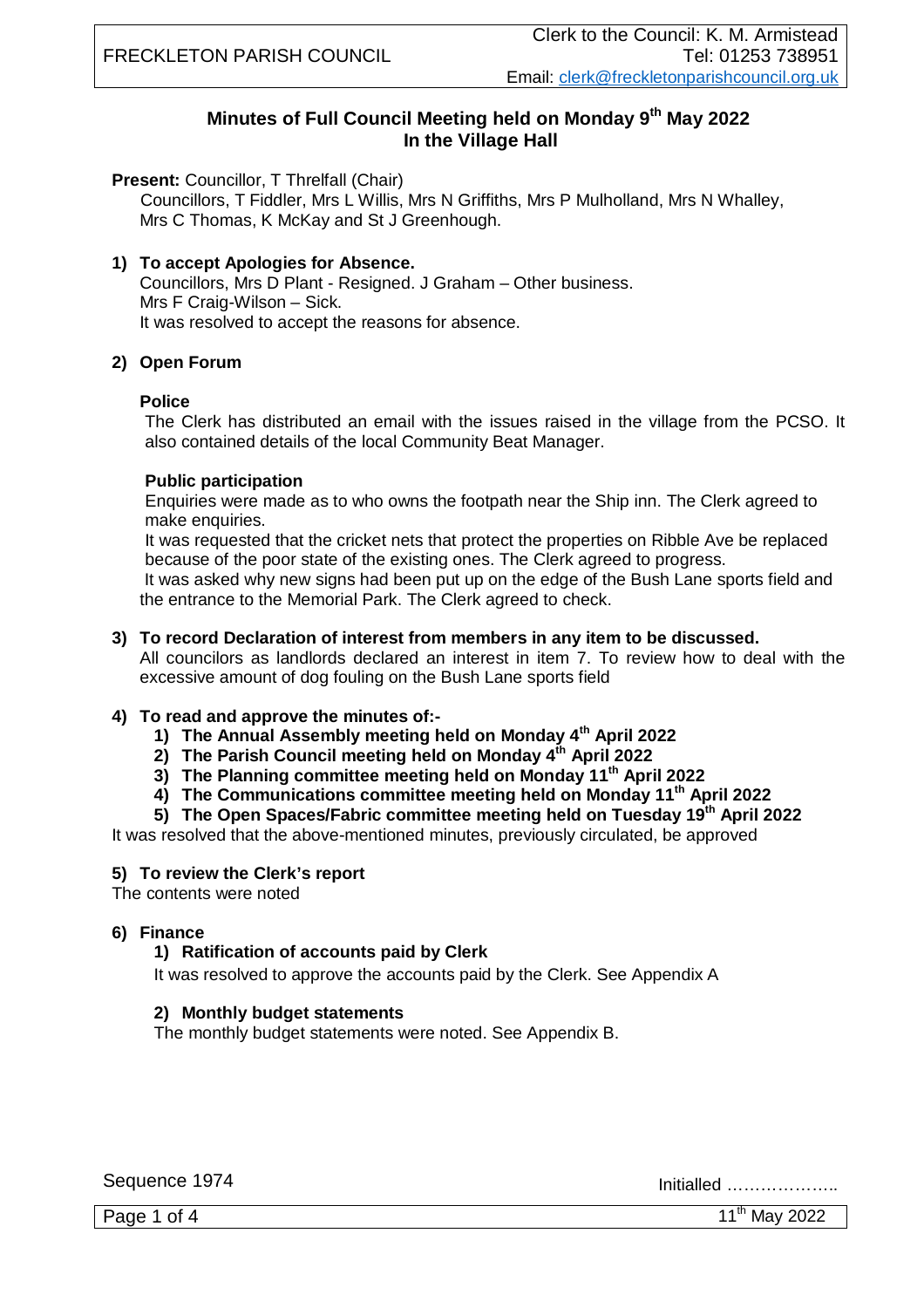#### **7) To review how to deal with the excessive amount of dog fouling on the Bush Lane sports field**

The football section raised concerns about the amount of dog fouling on the pitch before training sessions and matches. It was resolved to refer this issue to the Open Spaces Committee who will arrange to meet with representatives from the football section and representatives for the responsible dog owners to try to come up with a mutually agreeable solution to the problem.

**8) To review the response from the Environment Agency regarding the upkeep of Pool Stream** 

It was discussed and agreed the response from The EA was very poor and, in general the EA were in fact pushing forward with improving Pool Stream. The Clerk will send a letter insisting someone from the EA comes out to visit.

- **9) To consider nominating a group for the Queen's Award for Voluntary service** It was resolved to nominate the Freckleton in Bloom Committee group for the Queen's Award for Voluntary service
- 10) **To consider a request from FBC to renew the PSPO for the prevention of the use of BBQs**

It was resolved to maintain the status quo and agree with FBC **to** renew the PSPO for the prevention of the use of BBQs

11) **To consider a request from FBC regarding the next phase of the Housing Survey** It was resolved every council member will respond individually to FBC regarding the next phase of the Housing Survey.

#### 12) **To agree the date of the next meeting**

It was resolved that the date of the next meeting be held on 6<sup>th</sup> June 2022

**Signed………T Threlfall, Chairman……………………………..**

**Date………06/06/22……………………….**

Sequence 1975 Initialled ………………..

Page 2 of 4  $11<sup>th</sup>$  May 2022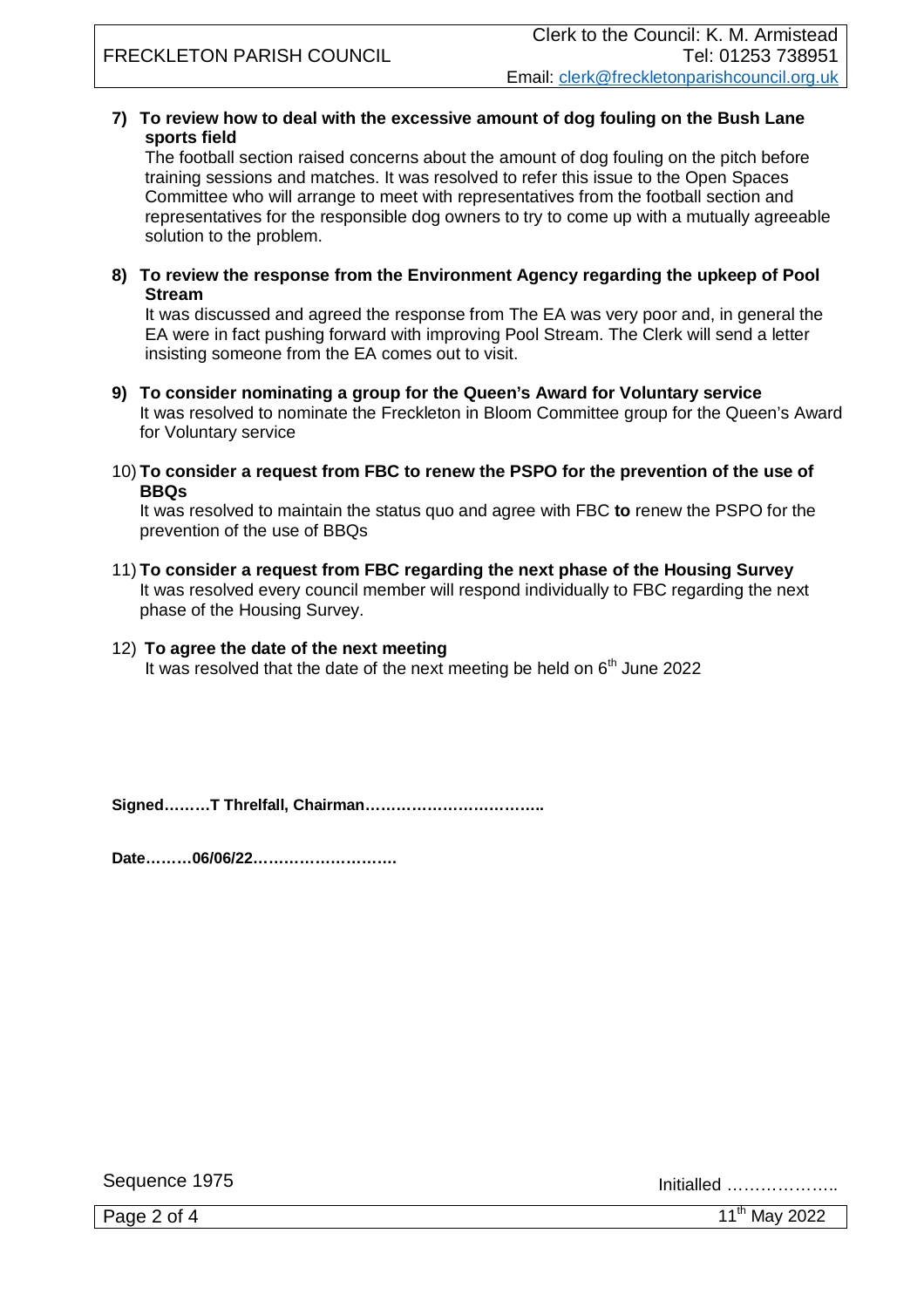# **Appendix A**

|                        |                                                                                           | <b>Schedule of payments April '22</b>                                 |                    |                          |            |                          |
|------------------------|-------------------------------------------------------------------------------------------|-----------------------------------------------------------------------|--------------------|--------------------------|------------|--------------------------|
|                        |                                                                                           |                                                                       | Cheque No.         | £                        | <b>VAT</b> | <b>Net of VAT</b>        |
| <b>Precept Account</b> |                                                                                           |                                                                       |                    |                          |            |                          |
|                        | 01/04/2022 Salary & Expenses April 2022                                                   |                                                                       | <b>BACS</b>        | £2,426.26                |            | £2,426.26                |
|                        | 08/04/2022 FBC - Precept grant                                                            |                                                                       | D/P                | $-E53,357.00$            |            | $-E53,357.00$            |
|                        | 06/04/2022 Parochial Church Council - grant                                               |                                                                       | <b>BACS</b>        | £500.00                  |            | £500.00                  |
|                        |                                                                                           |                                                                       |                    | £200.00                  |            | £200.00                  |
|                        | 06/04/2022 Air Ambulance - S137 grant                                                     |                                                                       | <b>BACS</b>        |                          |            |                          |
|                        | 06/04/2022 The Fylde Hospice - S137 grant                                                 |                                                                       | <b>BACS</b>        | £200.00                  |            | £200.00                  |
|                        | 06/04/2022 Rural Splash - S137 grant                                                      |                                                                       | <b>BACS</b>        | £250.00                  |            | £250.00                  |
|                        | 19/04/2022 Bt - Internet                                                                  |                                                                       | D/D                | 41.34                    | 6.89       | 34.45                    |
|                        | 06/04/2022 Sabre-Tech - Website update                                                    |                                                                       | <b>BACS</b>        | £60.00                   |            | £60.00                   |
|                        | 01/04/2022 Staples - Shredder                                                             |                                                                       | <b>BACS</b>        | £83.30                   | £13.88     | £69.42                   |
|                        |                                                                                           |                                                                       |                    |                          |            |                          |
|                        | 21/04/2022 Staples - Cartridges                                                           |                                                                       | <b>BACS</b>        | £88.09                   | £14.68     | £73.41                   |
|                        |                                                                                           | 27/04/2022 Leaflet Delivery Uk - Print & Deliver Newsletter           | <b>BACS</b>        | £537.00                  | £89.50     | £447.50                  |
| <b>Open Spaces</b>     |                                                                                           |                                                                       |                    |                          |            |                          |
|                        | 15/04/2022 EDF - electricity charges                                                      |                                                                       | D/D                | £42.00                   | £2.00      | £40.00                   |
|                        | 07/04/2022 J Rhodes - Grass cutting                                                       |                                                                       | <b>BACS</b>        | £1,974.99                | £329.17    | £1,645.83                |
|                        |                                                                                           | 07/04/2022 D Taylor - Clean Cenotaph stone & Power wash pathway       | <b>BACS</b>        | £180.00                  |            | £180.00                  |
|                        | 07/04/2022 D Taylor - Borders                                                             |                                                                       | <b>BACS</b>        | £195.00                  |            | £195.00                  |
|                        | 01/04/2022 A Hasleden - litter picking                                                    |                                                                       | <b>BACS</b>        | 425                      |            | £425.00                  |
|                        | 01/04/2022 A Hasledon - watering                                                          |                                                                       | <b>BACS</b>        | £266.50                  |            | £266.50                  |
|                        | 01/04/2022 A Hasleden- Remove green waste                                                 |                                                                       | <b>BACS</b>        | £120.00                  |            | £120.00                  |
|                        | 06/04/2022 Woodys - material                                                              |                                                                       | <b>BACS</b>        | £35.97                   | £6.00      | £29.98                   |
|                        |                                                                                           | 01/04/2022 Threlfall Electric - repair to Electrics in RC             | <b>BACS</b>        | £216.00                  | £36.00     | £180.00                  |
|                        | 27/04/2022 NFU Mutual - Insurance for new mower                                           |                                                                       | <b>BACS</b>        | £7.12                    |            | £7.12                    |
|                        | 08/04/2022 FBC - Bus shelters grant                                                       |                                                                       | D/P                | $-E280.00$               |            | $-E280.00$               |
|                        | 08/04/2022 FBC - Playground maintenance                                                   |                                                                       | D/P                | £2,066.00                |            | £2,066.00                |
|                        | 01/04/2022 FBC - Rates for Storeroom                                                      |                                                                       | <b>BACS</b>        | £1,222.55                |            | £1,222.55                |
|                        | 15/04/2022 UU - water charges for Storeroom                                               |                                                                       | D/D                | £351.77                  |            | £351.77                  |
|                        | 15/04/2022 UU - water charges for car park<br>06/04/2022 Bowling club - Open spaces grant |                                                                       | D/D<br><b>BACS</b> | £47.78<br>£1,700.00      |            | £47.78<br>£1,700.00      |
|                        | 22/04/2022 Bank of America - Playground fund                                              |                                                                       | <b>BACS</b>        | $-£325.28$               |            | $-£325.28$               |
|                        |                                                                                           | 01/04/2022 Threlfall Electric - repair to Electrics in Scout hut      | <b>BACS</b>        | £116.40                  | £19.40     | £97.00                   |
|                        |                                                                                           | 06/04/2022 Threlfall Electric - Repair to kitchen lights              | <b>BACS</b>        | £110.40                  | £18.40     | £92.00                   |
|                        |                                                                                           | 21/04/2022 LS Systems - Compost & Watering Equipment                  | <b>BACS</b>        | £235.71                  | £39.29     | £196.42                  |
| <b>Allotments</b>      |                                                                                           |                                                                       |                    |                          |            |                          |
|                        | 12/04/2022 Waterplus - water charges                                                      |                                                                       | D/D                | £14.77                   |            | £14.77                   |
|                        |                                                                                           | 06/04/2022 Woodys - Materilas to repair Noticeboard                   | <b>BACS</b>        | £69.91                   | £11.65     | £58.26                   |
|                        | 22/04/2022 Waterplus - water charges                                                      |                                                                       | D/D                | £27.31                   |            | £27.31                   |
|                        | 22/04/2022 Bush lane rents                                                                |                                                                       | cheques            | $-E625.00$               |            | $-E625.00$               |
|                        | 07/04/2022 Bush lane rents                                                                |                                                                       | D/P                | $-£75.00$                |            | $-£75.00$                |
|                        | <b>Community Development Account</b>                                                      |                                                                       |                    |                          |            |                          |
|                        |                                                                                           | 15/04/2022 Quality Windows - Bandroom Doors & facia                   | <b>BACS</b>        | £5,380.00                | £896.67    | £4,483.33                |
|                        |                                                                                           | 15/04/2022 Running Imp - Balance on Mugs etc for Queen's Jubilee BACS |                    | £1,193.06                | £198.84    | £994.22                  |
|                        | 21/04/2022 Balmers - New Gang Mower<br>18/04/2022 FBC - Grant towards Queen's celebration |                                                                       | <b>BACS</b><br>D/P | £14,400.00<br>$-E640.00$ | £2,400.00  | £12,000.00<br>$-E640.00$ |
|                        | 31/03/2022 Nationwide - interest                                                          |                                                                       | D/P                | $-E2.84$                 |            | $-E2.84$                 |
|                        |                                                                                           |                                                                       |                    |                          |            |                          |
| <b>VAT</b>             | 07/04/2022 HM Customs - VAT refund                                                        |                                                                       | D/P                | $-E891.02$               |            | $-£891.02$               |
|                        |                                                                                           |                                                                       |                    |                          |            |                          |
| Total                  |                                                                                           |                                                                       |                    | $-E21,411.91$ £4,082.36  |            | $-£25,494.28$            |

Sequence 1976 Initialled ………………..

Page 3 of 4 11<sup>th</sup> May 2022